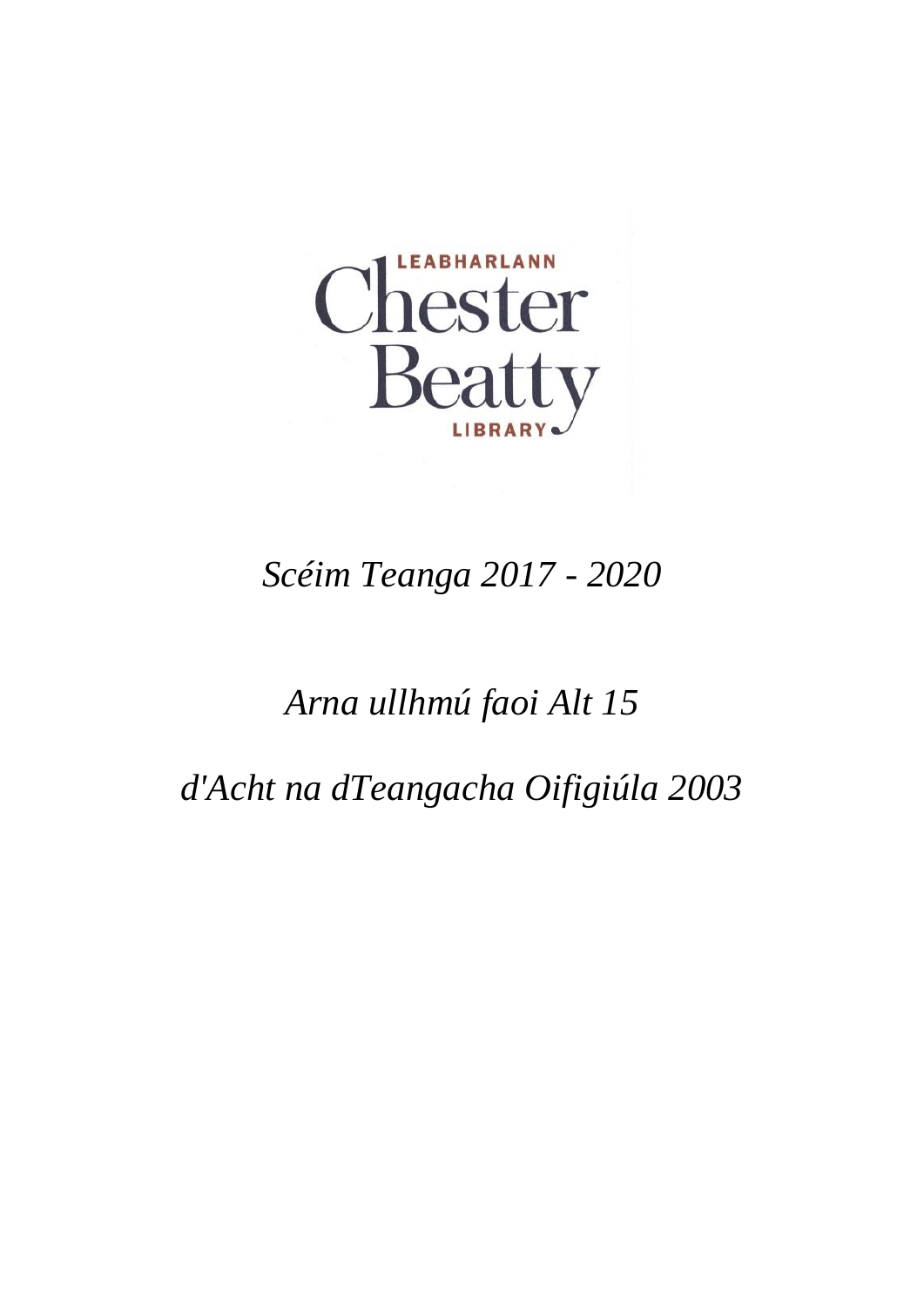### *Clár Ábhair Leathanach*

| 1. Réamhrá agus Cúlra                                   | 03 |
|---------------------------------------------------------|----|
| 2. Treoirlínte agus Ullmhú na Scéime                    | 03 |
| 3. Dáta Tosaigh na Scéime                               | 03 |
| 4. Forbhreathnú ar Leabharlann Chester Beatty           | 04 |
| 5. Áiteanna Feidhme sa Leabharlann                      | 05 |
| 6. Comhthéacs Scéim na Gaeilge 2017 - 2020              | 06 |
| 7. Measúnú maidir le Seirbhísí trí Ghaeilge             | 07 |
| 8. Dúthracht i leith seirbhísí trí Ghaeilge 2017 – 2020 | 07 |
| 8. Monatóireacht agus Athbhreithniú                     | 07 |
| 9. Poiblíocht a thabhairt do Scéim Chomhaontaithe       | 08 |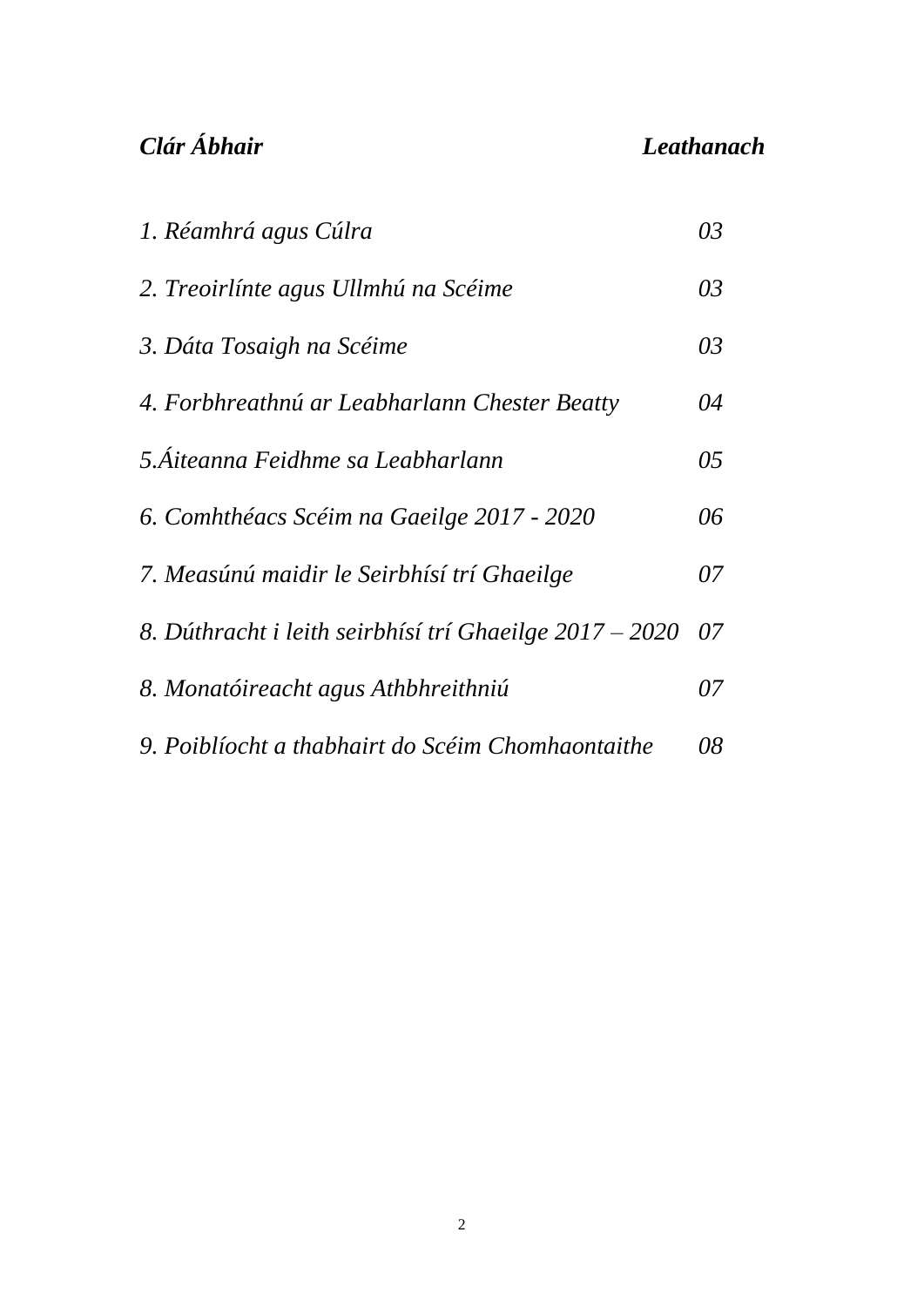#### **1. Réamhrá agus Cúlra**

Ullmhaíodh an Scéim seo, an tríú scéim de chuid Leabharlann Chester Beatty, de réir alt 15 d'Acht na dTeangacha Oifigiúla 2003.In Alt 15 foráiltear d'athbhreithniú tréimhsiúil ar an scéim agus d'ullmhú dréachtscéime nua.

- Foráiltear san Acht d'ullmhú scéim reachtaíochta ag comhlachtaí poiblí ina sonrófar go mion na seirbhísí a chuireann siad ar fáil:
	- trí mheán na Gaeilge;
	- trí mheán an Bhéarla, agus
	- trí mheán na Gaeilge agus an Bhéarla

agus na bearta a dhéanfar chun a chinntiú go soláthrófar laistigh de thráthchlár aontaithe aon seirbhís nach bhfuil á cur ar fáil trí mheán na Gaeilge ag LCB.

#### **2. Treoirlínte agus Ullmhú na Scéime**

Foráiltear in Alt 12 an Achta do threoirlínte arna n-ullmhú ag an Aire Ealaíon, Oidhreachta, Gnóthaí Réigiúnacha, Tuaithe agus Gaeltachta a eisiúint chuig comhlachtaí poiblí mar chabhair maidir leis na dréachtscéimeanna a ullmhú. Rinneadh an scéim seo a dhréachtadh agus an aird chuí ar na treoirlínte sin.

Admhaíonn LCB go bhfuil de cheart ag daoine den phobal roghnú gnó a dhéanamh sa teanga is fearr leo féin agus go ndéanfar freastal dó sin sa ghnó a dhéanann siad linne, más i mBéarla nó i nGaeilge é. Ós í an Ghaeilge an teanga náisiúnta agus príomhtheanga oifigiúil an stáit, tá LCB dúthrachtach maidir le seirbhísí trí Ghaeilge do dhaoine den phobal a choinneáil ar bun agus a fheabhsú.

Chun críche na Scéime seo glactar leis gur cuireadh i bhfeidhm gach gealltanas i ngach aon scéim a chuaigh roimpi. I gcás nár cuireadh i bhfeidhm ina n-iomláine go dtí seo gealltanais i scéimeanna a aontaíodh ní ba thúisce pléadh an t-ábhar sin le hOifig an Choimisinéara Teanga.

Is mian linn aitheantas a thabhairt do gach duine lena mbaineann a chaith am leis an bpróiseas seo agus a chuir stró orthu féin lena linn agus is mór againn sin.

#### **3. Dáta Tosaigh na Scéime**

Tá an scéim seo dearbhaithe ag an Aire Ealaíon, Oidhreachta, Gnóthaí Réigiúnacha, Tuaithe agus Gaeltachta Cuirfear tús leis an scéim an 26 Meitheamh 2017 agus fanfaidh sí i bhfeidhm ar feadh tréimhse 3 bliana ón dáta sin nó go dtí go ndearbhaíonn an tAire scéim nua faoi réir alt 15 an Achta, cibé acu is déanaí.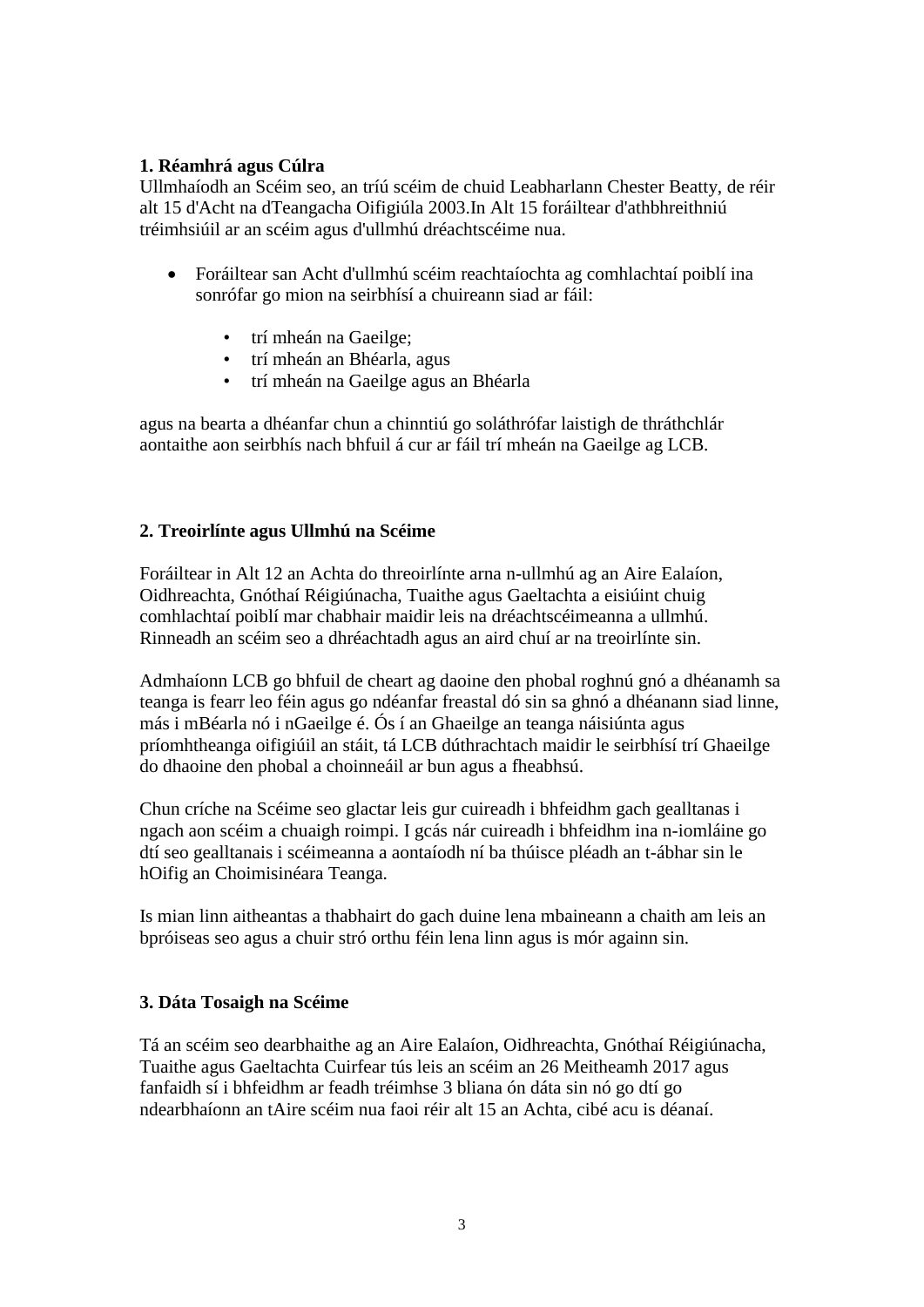#### **4. Forbhreathnú ar Leabharlann Chester Beatty**

Is é Leabharlann Chester Beatty agus an t-iarsmalann an foras is iomráití in Éirinn ina gcuirtear chun cinn meas agus tuiscint ar chultúir an domhain agus an caidreamh leis na daoine a bhfuil ábhar a bhaineann lena gcultúr i measc ár gcuid Bhailiúchán. Tá seoda breátha sa Leabharlann de chuid mhórchultúir agus mhór-reiligiúin an domhain, iad á bhfágáil le huacht ag Éireannaigh nó á gcur faoi chúram an Stáit ag Sir Alfred Chester Beatty (1875–1968), innealtóir mianadóireachta as Meiriceá a bhí ina fhear bailiúcháin agus daonchairdis.

Ó d'athraigh an leabharlann go Caisleán Bhaile Átha Cliath sa bhliain 2000, tá Leabharlann Chester Beatty ag dul i dtreis. Sa seanionad ar Bhóthar Shrewsbury i mbruachbhailte Bhaile Átha Cliath, bhí d'acmhainn ag an Leabharlann cóir a chur ar scoláirí agus bhí áiseanna áirithe ar fáil chun gnéithe den Bhailiúchán a chur ar taispeáint ar mhaithe le taitneamh an phobail. Bhíodh cúpla míle cuairteoir ar an meán ag trácht ar an Leabharlann. I gcodarsnacht leis sin sa tréimhse seacht mbliana ó bogadh an Leabharlann go dtí Caisleán Bhaile Átha Cliath, bhí méadú ar líon na gcuairteoirí go dtí níos mó ná 250,000 agus méadú arís in 2016 go dtí os cionn 370,000.

Bhí feabhsú chomh mór ar áiseanna do na Bailiúcháin agus don phobal gur bhuaigh Leabharlann Chester Beatty an Gradam d'Iarsmalann Eorpach na Bliana sa bhliain 2002.

A bhuíochas na dtaispeántas buan agus sealadach, an chláir fhoghlama idirchultúir agus an réimse leathain de bhearta poiblí do dhaoine de gach aoisghrúpa agus cultúr, is spás bríomhar, tarraingteach, soicheallach an Leabharlann maidir le meas agus tuiscint ar chultúir an domhain.

Tá os cionn 6,000 lámhscríbhinn le fáil ar pháipéar, ar phárpháipéar agus i meáin eile i mbailiúcháin Chester Beatty, mar aon le tuairim is 4,000 leabhar mín nó luathfhoilsithe, agus na céadta míreanna eile a bhaineann le healaíona maisiúla. Ar na seoda is tábhachtaí de chuid na Leabharlainne tá na paipírí bíobalta agus Mainicéacha, na mórbhailiúcháin de lámhscríbhinní Ioslamacha (lena n-áirítear os cionn 300 cóip iomlán nó neamhiomlán den Chóráin Naofa), agus lear mór saothar fealsúnachta, liotúirge agus creidimh spioradálta ón tSín, ón tSeapái n, agus ó Oirdheisceart na hÁise agus ón India Neamhioslamach. Tá lámhscríbhinní dathmhaisithe ón Éigipt, ón Leiveaint, ón mBiosáint, ó iarthar na hEorpa, ón Aetóip, ón Rúis agus ón tSeirbia, agus cartlann shuimiúil de cháipéisí a bhaineann le Misin Chríostaí in Oirthear na hÁise sa seachtú haois déag agus go luath san ochtú haois déag i measc na mbailiúchán Críostaí. I measc na mbailiúchán Ioslamach tá os cionn 2,700 lámhscríbhinn a phléann le scoláireacht, le dlí na nIoslamach, le hurnaí agus tráchtáireacht ar bheatha an Fháidh, le cúrsaí míochaine, le cúrsaí matamaitice, le cúrsaí eolaíochta agus leabhair oilithreachta. Ina dteannta sin, atá dathmhaisithe le hornáid teibí, tá codaisí le léaráidí sármhíne ón bPeirs, ón Tuirc agus ó Chúirt Mhogálach na hIndia sa Leabharlann. Is léir go bhfuil bailiúcháin thábhachtacha i seilbh na Leabharlainne a thugann léiriú ar stair agus ar Smaointeoireacht na Críostaíochta, ar stair Ioslaim agus ar léann agus spioradáltacht na nIoslamach, agus ar thraidisiúin Oirthear na hÁise lena n-áirítear Daochas, Confúiceachas, Búdachas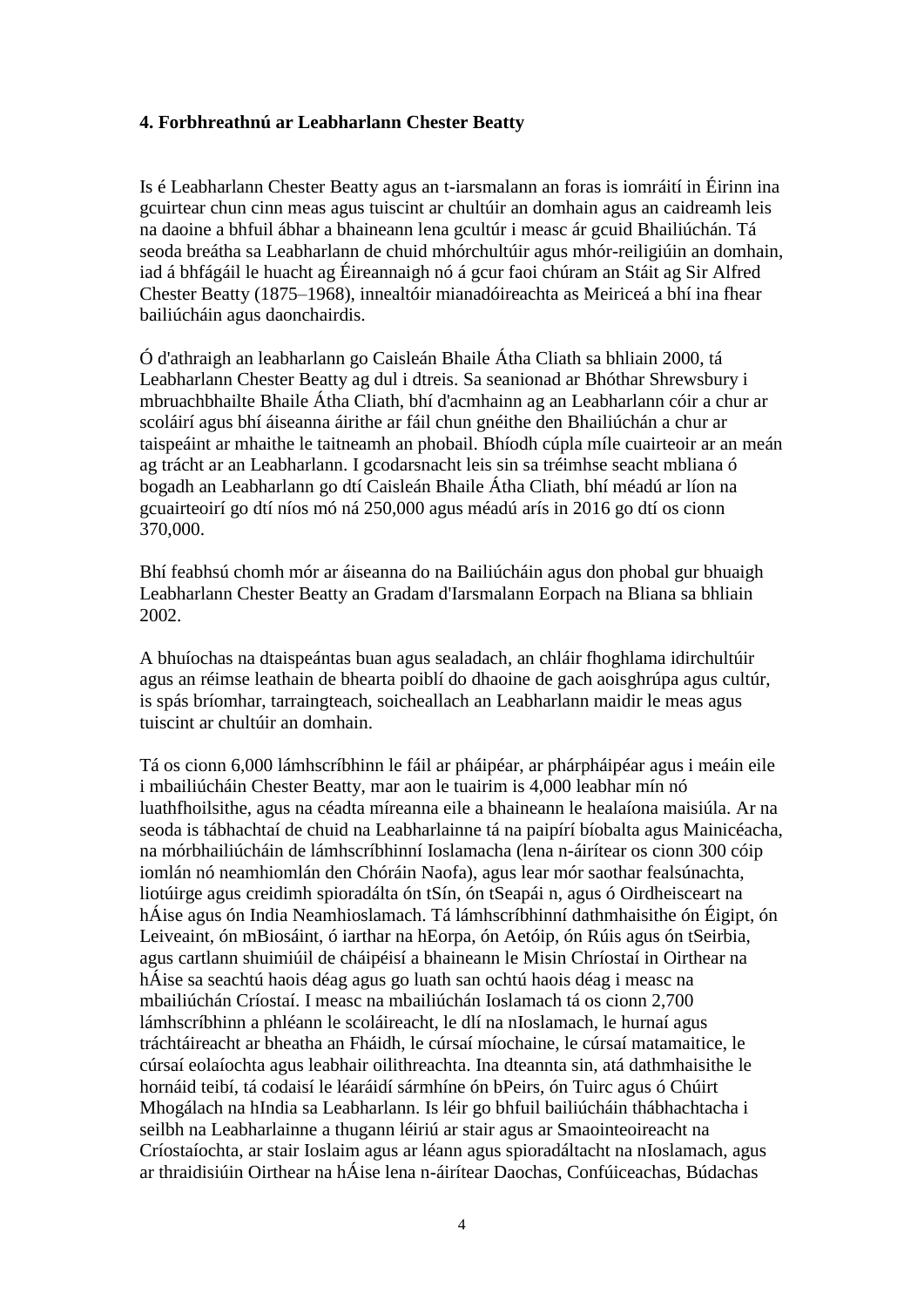Zen, Búdachas, Jaineachas, Saíceachas agus réimse maith eile nach iad. Tá an bailiúchán saibhir freisin ó thaobh saothair ealaíne de nach tréithe reiligiúnda go sainiúil atá ag roinnt leo ach atá ina n-acmhainní ríthabhachtacha i dtaca le stair na scríbhneoireachta agus an leabhair ar fud an Domhain Ársa.

#### **5. Áiteanna Feidhme sa Leabharlann**

Feidhmíonn an Leabharlann go príomha mar iarsmalann ealaíne a bhfuil dhá urlár de dhánlanna taispeántais. Tagann cuairteoirí isteach sa Leabharlann tríd an ngairdín i gCaisleán Bhaile Átha Cliath. Is spás galánta nua-aimseartha faoi dhíon gloine é an halla isteach a cheanglaíonn an seanfhoirgneamh ón 8ú haois déag leis na, dánlanna taispeántais saintógtha nua. Ar urlár na talún, is féidir le cuairteoirí taitneamh a bhaint as léiriú closamhairc ar bheatha Sior Alfred Chester Beatty agus a shárbhailiúchán ealaíne. Tá léachtlann, bialann agus siopa ar an urlár sin chomh maith.

Ta na dánlanna taispeántais suite ar an gcéad urlár agus ar an dara hurlár. Sa taispeántas Ealaíona an Leabhair tá, leabhair ón domhain ársa ina measc lámhscríbhinní a bhfuil cáil orthu ar fud an domhain, Dánta Grá Chester Beatty a bhfuil (c.1160 RC), Leabhair Éigipteacha na Marbh agus lámhscríbhinní meánaoiseacha sármhaisithe de chuid na meánaoise san Eoraip agus leabhair phriontáilte mhíne de chuid na hEorpa freisin, gan trácht ar phriontaí leis na Seanmháistrí. Déantar saibhreas thraidisiún na lámhscríbhinní Ioslamacha a iniúchadh sa taispeánta, mar a bhfuil léaráidí agus maisiúchán daite, callagrafaíocht, agus míonobair cheangail ó cheann ceann an Mheánoirthir agus na hIndia ar taispeáint. I measc na saothar breá ó Oirthear na hÁise tá ceann de na bailiúcháin leabhar is áille ar domhan maidir le séad na Síneach, scrollaí pictiúir de chuid na Seapáine ar a léirítear fabhalscéalta agus finscéalta, agus priontaí bloc adhmaid fíorghalánta. Déanann cláir chlosamhairc a bhíonn ar siúl in éindí leis an taispeántas comhlánú air agus cuidíonn leis an gcuairteoir níos mó a fhoghlaim faoi ealaín na leabhar ar fud an domhain.

Tá dánlann na dTraidisiún Naofa dírithe ar mhór-reiligiúin an domhain, ina measc an Giúdachas, an Chríostaíocht, Ioslámachas, Búdachas agus Hiondúchas. Scrúdaítear sna cláir chlosamhairc oilithreacht na Moslamach go Meice, beatha Chríost agus beatha Bhúda, chomh maith le deasghnátha mhórimeachtaí an tsaoil ¬- breith, pósadh agus bás - i gcórais chreidimh dhifriúla. Ar na míreanna taispeána dearscnaitheacha sna dánlanna sin áirítear cóipeanna móra dathmhaisithe den Chórán a hfuil dátaí ón naoú haois go dtí an naoú haois déag AD curtha leo; paipírí ársa, lena n-áirítear na dánta grá iomráiteacha ón Éigipte ó thart ar 1,100 RC; agus roinnt de na téacsanna is luaithe de na Soiscéil agus den Nua-Thiomna, ag dul siar go dtí c. 200 AD. Is foinse bhuntábhachtach maidir leis an luath-Chríostaíocht an bailiúchán de théacsanna an Tiomna Nua i Leabharlann Chester Beatty agus tá sárléiriú ar shaíocht na nIoslamach ó thaobh callagrafaíochta agus mionsaothar ornáidíochta le sonrú ar lámhscríbhinní an Chóráin Ar taispeáint freisin tá scrollaí míne agus saothair ealaíne reiligiúnacha eile ón tSín, ón tSeapáin, ,ón Tibéid agus ó Dheisceart agus Oirdheisceart na hÁise.

Tá seomra léitheoireachta sa Leabharlann freisin. ina bfuil bailiúchán mór de leabhair thagartha a ambítear ag cur leis i gcónaí. Is féidir leis an gcuairteoir (nach mór dó cur isteach ar thicéad léitheora ar an gcéad dul síos) dul i mbun oibre sa seomra álainn seo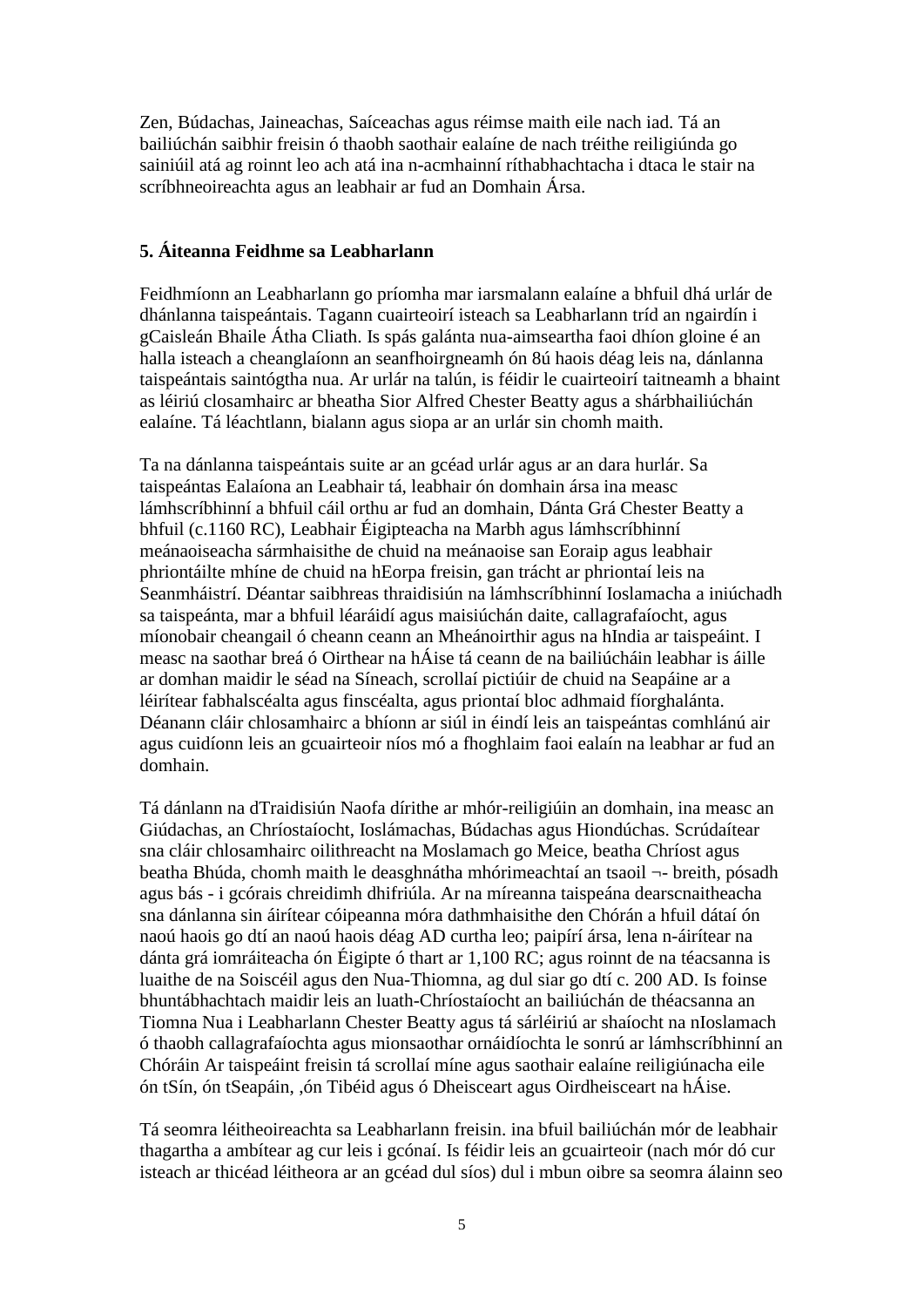ar an gcéad urlár i bhFoirgneamh an Chloigthí, ina bhfuil chomh maith an tsíleáil mhínlaiceir de réir stíl na Síne a cruthaíodh i dtosach ar ordú Chester Beatty dá theach cónaithe i Londain. Mhonaraigh Hicks i mBaile Átha Cliath na leabhragáin mahagaine in 1950. .

#### **6. Comhthéacs Scéim na Gaeilge 2017 - 2020**

Tá LCB lándúthrachtach maidir le haidhm Acht na dTeangacha Oifigiúla 2003 feabhas a chur le himeacht ama ar oiread agus ar chaighdeán na seirbhísí a chuirtear ar fáil don phobal trí Ghaeilge

Tugadh roinnt gealltanas maidir le feabhas a chur ar leibhéal na seirbhísí trí Ghaeilge sa chéad agus sa dara scéim a d'ullmhaigh LCB agus leagtar amach iad sin in alt 6 thíos. Bhain na gealltanais sin le comharthaí i nGaeilge, foilseacháin, turais, an láithreán gréasáin, teachtaireachtaí ríomhphoist, fógraí poiblí agus oiliúint ar dhaoine den fhoireann ionas go ndéanfaí freastal ar na cuairteoirí ar mian leo a ngnó a dhéanamh trí Ghaeilge.

Is é cuspóir atá leis an tríú scéim leanacht de na seirbhísí sin a chur ar fáil trí Ghaeilge go deireadh ré na scéime.

### **7. Measúnú maidir le Seirbhísí trí Ghaeilge**

#### *Foilseacháin:*

- D'fhoilsigh an Leabharlann an Treoir maidir leis na Bailiúcháin i nGaeilge mar r-leabhar.
- Déantar gach Tuarascáil Bhliantúil a fhoilsiú go comhuaineach ar an idirlíon i bhfoirm dhátheangach.
- Foilsíodh 'Ráiteas Straitéise 2016-2020' na Leabharlainne ar an idirlíon i bhfoirm dhátheangach.

#### *Comhartha:*

- Suiteáladh comhartha Faisnéise nua in 2016 ag an mbealach isteach chuig Caisleán Bhaile Átha Cliath i Sráid an Pháláis i gcomhréir le Rialacháin faoi Alt 9 (1) an Achta. Maidir leis an gcomharthaíocht inmheánach arna phleanáil le haghaidh na bliana 2017 déanfar mar a éilítear sna Rialachán.
- Cuireadh comharthaí dhátheangacha nó comharthaí fíoracha in áit na comharthaí inmheánacha i mBéarla amháin agus suiteáladh comhartha ag an deasc tosaigh chun a rá go raibh seirbhísí ar fáil trí Ghaeilge.

#### *Turais faoi Threoir:*

 Bhí turas faoi threoir trí Ghaeilge sceidealtá le bheith ar siúl uair sa mhí. In ainneoin an turas a chur chun cinn áfach, ba bheag éileamh a bhí air agus dá bhrí sin tá laghdú anois déanta ar an tairiscint sa chaoi go gcuirtear turais i nGaeilge ar fáil ar iarratas, faoi réir ag treoraí a bhfuil Gaeilge aige/aici (is oibrithe deonacha na treoraithe uile) a bheith ar fáil.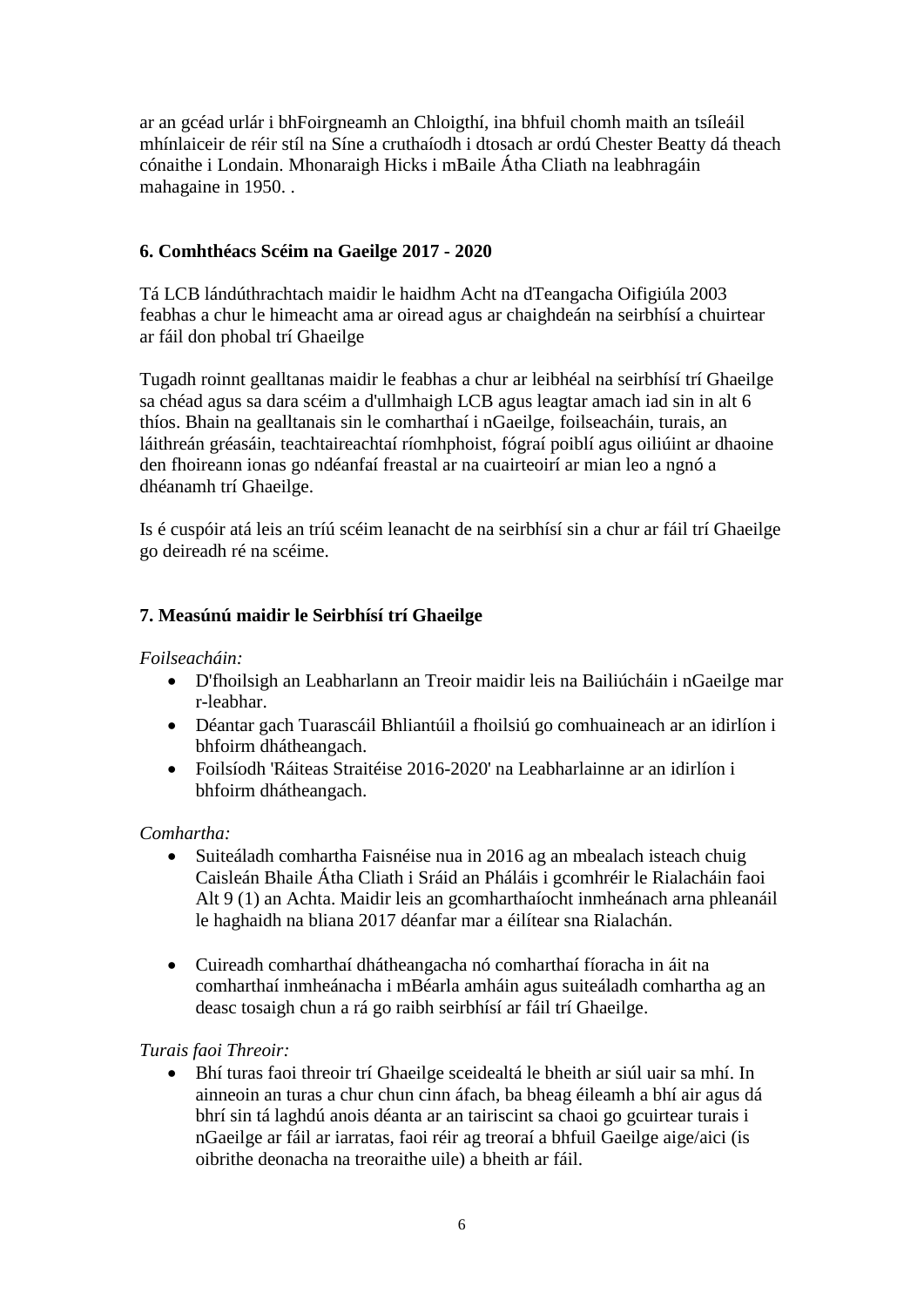#### *Fógraí ó bhéal:*

- Tá an fógra taifeadta san ardaitheoir nua (cuireadh isteach é sa bhliain 2014) i gcomhréir le Rialacháin faoi Alt 9 (1) an Achta.
- $\bullet$

#### *Láithreán Gréasáin:*

 Maidir leis an láithreán gréasáin nua arna phleanáil le haghaidh na bliana 2017/2018 déanfar mar a éilítear sna Rialachán Tá an fhoirm áirithinte le haghaidh ceardlanna/imeachtaí srl agus an fhoirm maidir le 'Déan Teagmháil Linn', ar fáil i leaganacha dhátheangacha.

*Córais Ríomhaireachta:*

 Tá gach córas ríomhaireachta sa Leabharlann oiriúnach d'úsáid na Gaeilge agus beidh aon chóras nua a chuirtear isteach oiriúnach chomh maith. Tá bunachar sonraí na Leabharlainne maidir leis an mBainistíocht ar na Bailiúcháin oiriúnach don Ghaeilge.

#### *Oiliúint agus Earcaíocht:*

 Tá an Leabharlann ag leanacht de chur le scileanna lucht Freastail agus Fáiltithe agus bhaill eile den fhoireann trí réimse cúrsaí Gaeilge a chur ar fáil. Luaitear gur 'buntáiste' eolas ar an nGaeilge nuair a bhíonn Freastalaithe agus/nó baill eile foirne á n-earcú.

#### $\bullet$ *Bileoga*:

 Tá an phríomhbhileog eolais faoin Leabharlann ar fáil do dhaoine den phobal i nGaeilge agus is féidir í a íoschóipeáil freisin ó láithreán gréasáin na Leabharlainne.

#### *Painéil Eolais:*

 Tá na painéil réamhléiritheacha uile sna Gailearaithe Taispeántais Buana i bhfoirm dhátheangach. Is i bhfoirm dhátheangach a bheidh gach painéal nua a chuirfear ar fáil le haghaidh ghailearaithe na dtaispeántas buan.

#### *Cuirí*:

• Is i bhfoirm dhátheangach a bhíonn gach cuireadh chuig ócáid oscailte taispeántais.

#### *Ríomhphost*:

 Is i bhfoirm dhátheangach a bhíonn an ráiteas séanta caighdeánach sna teachtaireachtaí ríomhphoist uile.

#### *Araile*:

 Bhí Raidió na Life in éineacht le treoraí turais Gaeilge dár gcuid tráth a raibh turas ar siúl in 2016 agus taifeadadh sin d'fhonn é a chraoladh. Glacfaidh an Leabharlann le haon iarratais ar an tseirbhís sin amach anseo.